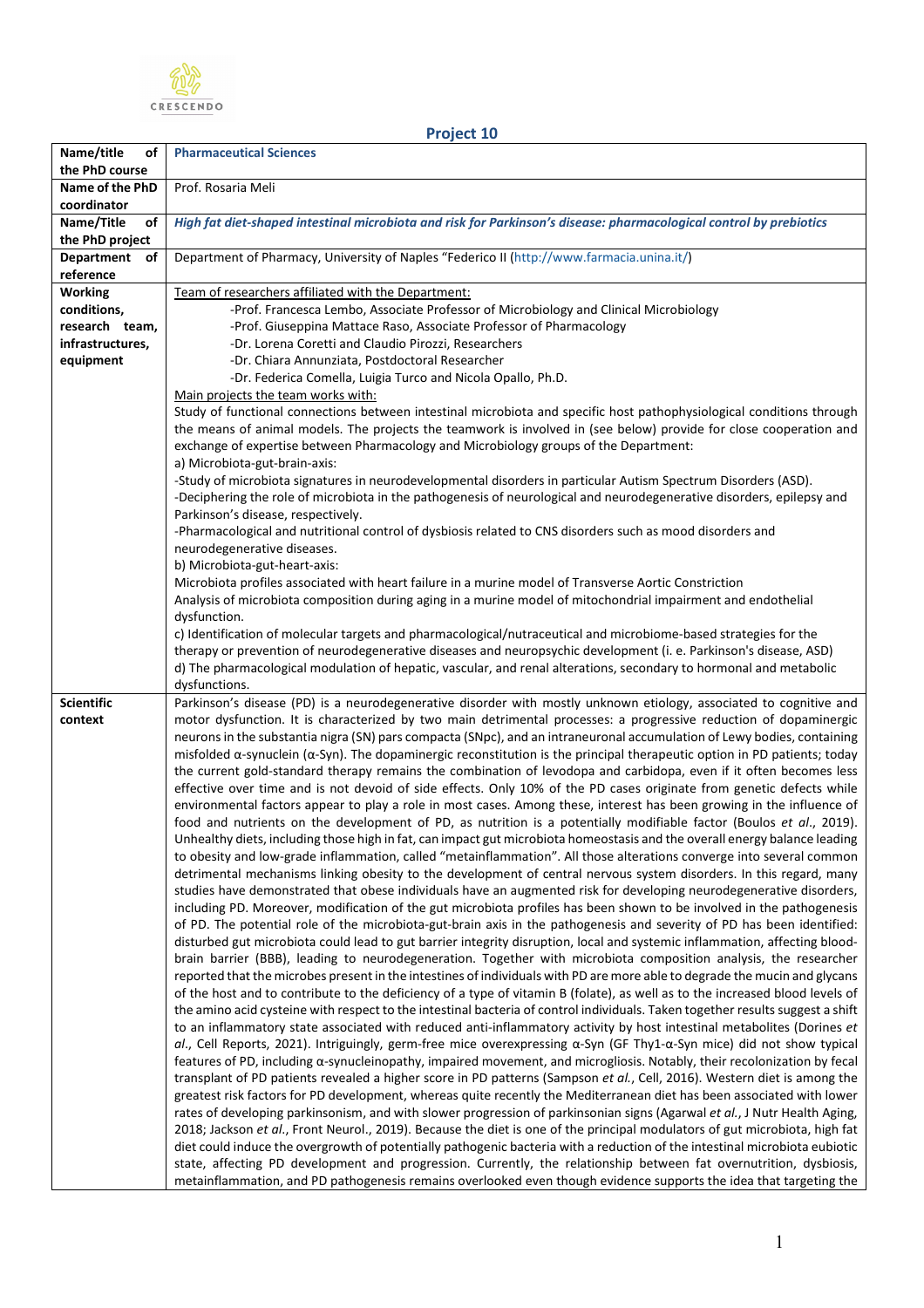

|                                                             | gut-brain axis in PD through the modulation of gut microbiota composition could be one of the main novel and<br>encouraging strategies to limit PD pathogenic mechanisms and prevent the progression of the disease. In particular, the<br>proposed project is focused to clarify the role of both diet and gut microbiota composition as risk factors in the<br>pathophysiology of PD and testing the effects of "targeted" nutraceutical compounds supplementation on PD symptoms                                                                                                                                                                                                                                                                                                                                                                                               |
|-------------------------------------------------------------|-----------------------------------------------------------------------------------------------------------------------------------------------------------------------------------------------------------------------------------------------------------------------------------------------------------------------------------------------------------------------------------------------------------------------------------------------------------------------------------------------------------------------------------------------------------------------------------------------------------------------------------------------------------------------------------------------------------------------------------------------------------------------------------------------------------------------------------------------------------------------------------|
|                                                             | upon high-fat diet.                                                                                                                                                                                                                                                                                                                                                                                                                                                                                                                                                                                                                                                                                                                                                                                                                                                               |
| <b>Project Research</b><br>plan                             | This project will be organized in two phases. The first phase of the study will investigate the role of high-fat diet (HFD) as<br>a potential PD risk factor, likely able to negatively impact the general health status of control mice and/or worsen the<br>motor symptoms of PD, through the alteration of gut microbiota composition and function. In the second phase the                                                                                                                                                                                                                                                                                                                                                                                                                                                                                                    |
|                                                             | effects of CA and PUFA- $\omega$ 3 on reshaping of microbiota profiles, PD symptoms, and central and peripheral parameters will<br>be tested.                                                                                                                                                                                                                                                                                                                                                                                                                                                                                                                                                                                                                                                                                                                                     |
| Research<br>and<br><b>Training</b><br>Innovative<br>aspects | This project will explore a knowledge gap between the involvement of diet and gut microbiota in the onset and<br>progression of PD. Specifically will be elucidated if malnutrition in terms of high-fat diet and nutraceutical intervention<br>could impact on PD symptoms and progression by means of gut microbiota modulation. Through a multidisciplinary<br>approach that involves behavioral, molecular and high-throughput NGS techniques, the main goal of this project will be<br>the clarification of the role of gut microbiota in PD and the identification of possible effective new prebiotic treatment to<br>feed and select bacteria able to positively impact on PD phenotype. This study may open new perspectives for the                                                                                                                                     |
|                                                             | development of innovative and tailored therapeutic strategies willing to improve the quality of life of PD patients.                                                                                                                                                                                                                                                                                                                                                                                                                                                                                                                                                                                                                                                                                                                                                              |
| Inter-<br>Multidisciplinary<br>aspects                      | The project will use multi-disciplinary experimental methods to fulfill the proposed aims, by integrating data from<br>behavior, molecular biology, high-throughput Next Generation Sequencing (NGS) and statistical approaches.<br>The proposed aims (Research objectives, RO) will be addressed as follows: -RO1: Effect of High fat Diet on Parkinson's<br>disease progression: the effect of diet intake will be assessed firstly by behavioral tests. The PhD student will be guided<br>to acquire the knowhow of Parkinson's model and associated tests, use of stereotaxic surgery in mice and animal handling.<br>The effects of high fat diet will be evaluated on metabolic parameters (i.e. the monitoring of body weight gain, fat<br>accumulation, insulin-resistance, and serum parameters) and the severity of PD phenotype (behavioral tests). -RO2: Effect       |
|                                                             | of High fat Diet on gut microbiota and intestinal homeostasis in PD mice: to this aim the PhD student will perform<br>molecular biology and high-throughput NGS approaches techniques. Data analysis of microbiota sequencing will be<br>performed at APC Microbiome Center (APC), under the supervision of Prof Cryan, worldwide recognized expert in the<br>field of the microbiota-gut-brain axis. Intestinal homeostasis will be evaluated by gut permeability assay, tight junction,<br>and cytokine gene transcription. - RO3: Identification of PD-associated bacteria: correlation among behavioral, brain,<br>gastrointestinal and microbiota data to identify specific microbial species driving possible phenotypic changes induced by<br>PD and diet treatment (acquisition of statistical skills). - RO4: Effect of prebiotic administration on promoting the growth |
|                                                             | of bacteria reduced in high fat diet PD mice. The efficacy of prebiotic supplementation in the diet will be studied on 1) gut<br>microbiota as read out of treatment in order to assess the reduction of potential pathogenic bacteria and growth of<br>eubacteria; 2) locomotor activity and cognitive skills (behavioral tests), gut inflammation (cytokine and immune response-<br>related gene transcription, inflammatory enzyme expression), gut permeability (tight junction gene transcription and<br>histological analysis). To complete this aim and to increase insights in prebiotics features, the PhD student will be hosted<br>by the Neilos s.r.l. to assist the formulation and production of several prebiotics.                                                                                                                                                |
| Secondment                                                  | As part of this research, the Ph.D. student will carry out a secondment at:                                                                                                                                                                                                                                                                                                                                                                                                                                                                                                                                                                                                                                                                                                                                                                                                       |
| opportunities                                               | 1) University College Cork, APC, Microbiome Center (Cork, Ireland) under the supervision of Prof. John F. Cryan;                                                                                                                                                                                                                                                                                                                                                                                                                                                                                                                                                                                                                                                                                                                                                                  |
|                                                             | https://apc.ucc.ie. Length of the foreseen secondment: 4-6 months                                                                                                                                                                                                                                                                                                                                                                                                                                                                                                                                                                                                                                                                                                                                                                                                                 |
|                                                             | 2) Neilos s.r.l. (Naples, Italy) under the supervision of Dr. A. Bagnulo; http://www.neilos2015.com. Length of the foreseen<br>secondment: 4 months.                                                                                                                                                                                                                                                                                                                                                                                                                                                                                                                                                                                                                                                                                                                              |
|                                                             | Main Supervisors: Prof. Francesca Lembo (https://www.docenti.unina.it/francesca.lembo)                                                                                                                                                                                                                                                                                                                                                                                                                                                                                                                                                                                                                                                                                                                                                                                            |
| <b>Brief CV</b>                                             | Academic positions. 2001-2006: University Researcher in Microbiology and Clinical Microbiology (SSD MED07), Faculty                                                                                                                                                                                                                                                                                                                                                                                                                                                                                                                                                                                                                                                                                                                                                               |
|                                                             | of Pharmacy, University of Naples Federico II.2006 to date: Associate Professor in Microbiology and Clinical                                                                                                                                                                                                                                                                                                                                                                                                                                                                                                                                                                                                                                                                                                                                                                      |
|                                                             | Microbiology, Department of Pharmacy, University of Naples Federico II. 2020: National Scientific Habilitation to Full<br>Professor in Microbiology and Clinical Microbiology achieved in the ASN 2018/20 session.                                                                                                                                                                                                                                                                                                                                                                                                                                                                                                                                                                                                                                                                |
|                                                             | Prof. Francesca Lembo has been co-tutor of several Ph.D. students in Translational Medicine and Molecular Medicine and                                                                                                                                                                                                                                                                                                                                                                                                                                                                                                                                                                                                                                                                                                                                                            |
|                                                             | Medical Biotechnology Ph.D. programs at the University of Studies of Campania Luigi Vanvitelli and University of Naples                                                                                                                                                                                                                                                                                                                                                                                                                                                                                                                                                                                                                                                                                                                                                           |
|                                                             | Federico II. She supervised Ph.D. students in their experimental training and in the elaboration of their Ph.D. theses.                                                                                                                                                                                                                                                                                                                                                                                                                                                                                                                                                                                                                                                                                                                                                           |
| Publications                                                | Professor Francesca Lembo has authored 47 publications in peer-review journals. H-index 24 (SCOPUS)<br>1) Boccella N, Paolillo R, Coretti L, D'Apice S, Lama A, Giugliano G, Schiattarella GG, Cuomo M, d'Aquino ICavaliere G,<br>Paciello O, Mollica MP, Mattace Raso G, Esposito G, Lembo F, Perrino C. Transverse aortic constriction induces gut barrier<br>alterations, microbiota remodeling and systemic inflammation. Sci Rep. 2021 Apr 1;11(1):7404.                                                                                                                                                                                                                                                                                                                                                                                                                     |
|                                                             | 2) Citraro R, Lembo F, De Caro C, Tallarico M, Coretti L, Iannone LF, Leo A, Palumbo D, Cuomo M, Buommino E, Nesci V,<br>Marascio N, Iannone M, Quirino A, Russo R, Calignano A, Constanti A, Russo E, De Sarro G. First evidence of altered<br>microbiota and intestinal damage and their link to absence epilepsy in a genetic animal model, the WAG/Rij rat. Epilepsia.<br>2021 Feb;62(2):529-541.                                                                                                                                                                                                                                                                                                                                                                                                                                                                             |
|                                                             | 3) Coretti L, Paparo L, Riccio MP, Amato F, Cuomo M, Natale A, Borrelli L, Corrado G, Comegna M, Buommino E, Castaldo<br>G, Bravaccio C, Chiariotti L, Berni Canani R, Lembo F. Gut Microbiota Features in Young Children With Autism Spectrum<br>Disorders. Front Microbiol. 2018. 19;9:3146. Erratum in: Front Microbiol. 2019 May 03;10: 920.                                                                                                                                                                                                                                                                                                                                                                                                                                                                                                                                  |